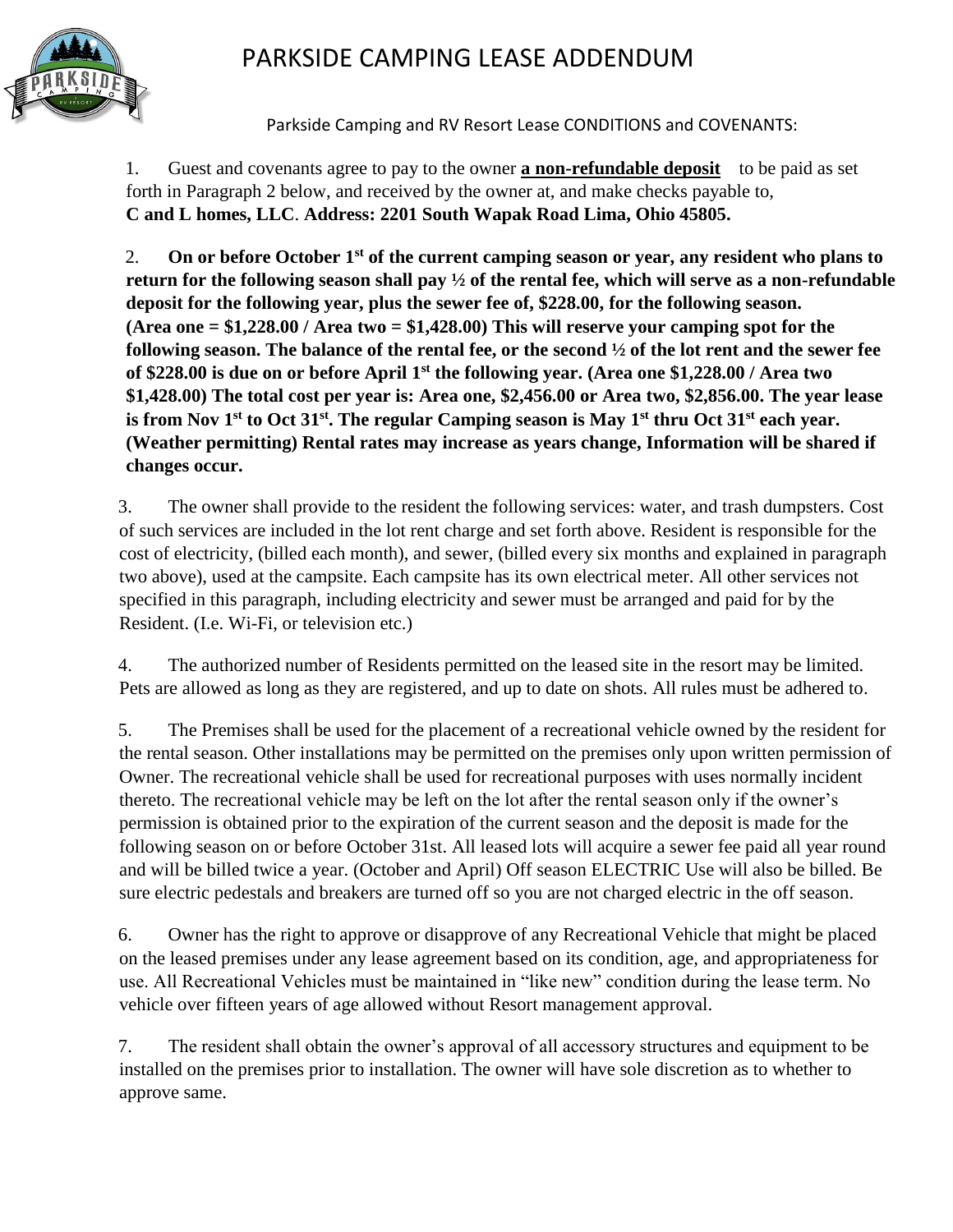

8. The resort contains certain facilities for the common use of all residents. The following facilities shall be provided to the resident during the period of tenancy provided for in this agreement: swimming pond, playground, and shelter house. The Owner is responsible for providing and maintaining the physical improvements in these common facilities in good working order and condition. Resident, and resident's guests, shall use said facilities consistent with resort rules and regulations. Further, the resident agrees that the use of said facilities is at the resident's, and resident's guests, sole risk.

9. The owner has designated reasonable rules and regulations for the resort which shall be updated from time to time. The purpose of the resort rules and regulations is to preserve the finest quality of operation and atmosphere for the convenience and enjoyment of resort residents. The resident acknowledges receiving a copy of the current edition of the resort rules and regulations, which are attached and found on the Parkside web page, and incorporated in this agreement. The resident agrees to comply with current and future resort rules concerning the use of the premises. Further, resident shall ensure resident's guests are made aware of the rules and regulations and that the guests comply with same.

10. The owner may amend, modify, add to, or delete any rules, services, equipment, and physical improvements of the resort. The resident may present written suggestions for changes for the owner's consideration. No amendment, modification, addition, or deletion shall take effect before at least a thirty day notice delivered by the owner to the resident.

11. If the resident at any time intends to sell a recreational vehicle placed on the leased site and if it is the intent of the purchaser to have the recreational vehicle remain on the leased site after sale, the resident shall obtain prior approval of the prospective purchaser from the owner. The owner will approve a purchaser who, as a prospective resident, has the financial ability to pay the rent and charges of the park unless the owner reasonably determines that the purchaser will not comply with the resort rules and requirements of tenancy in the resort. If the owner rejects a purchaser as a prospective Resident, the owner shall inform the resident. The resident may not transfer any portion of the resident's interests in the leased site. No approval will be given if the owner reasonably determines that a prospective resident will not comply with the resort rules.

12. If the resident intends to vacate the leased site prior to the end of the rental season, for any reason, the resident shall give the owner at least thirty days' advance written notice of the intent to vacate.

13. This agreement may be terminated by the owner by giving the resident verbal or written notice to vacate the resort. Within ten (10) days from the date of delivery of the notice the resident must leave the resort. Termination may result only for one or more of the following reasons: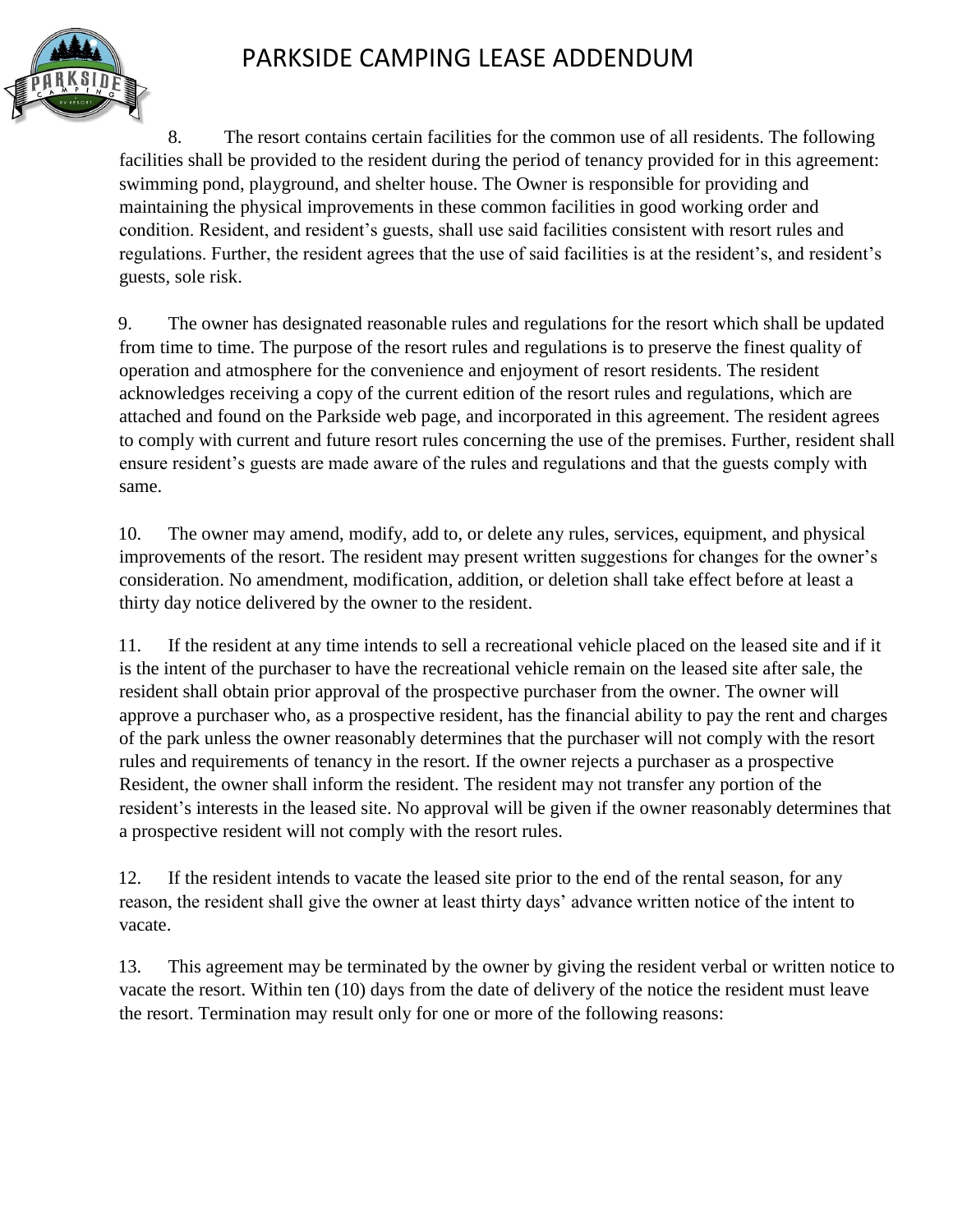

a. Failure of the resident to comply with local, state, or federal ordinances, laws, and regulations relating to recreational vehicle within a reasonable time after the resident receives notice of noncompliance from the appropriate governmental agency. Failure of the resident, and /or resident's guests, to comply with the reasonable rules of the resort now existing or as amended in the future. Nonpayment of rent, utility charges, or other service charges set forth in this lease agreement, and in the fee schedule attached to this agreement. Condemnation or change in the use of the Resort. A, b, c.

14. Facts of the reason or reasons for the notice and shall be personally delivered or mailed to the party at the address stated above or in person on Resort property, unless another address has been designated by the applicable party in a writing received by the other party. Each party shall immediately notify the other of any change of address.

15. The resident shall pay the rent for the full term of this agreement and use the leased site only in the manner contemplated under this agreement and the resort rules. The resident shall surrender the leased site, on termination of this tenancy, in the same condition as received.

16. The resident agrees to indemnify and hold the owner harmless from and against any and all claims, actions, proceedings, damages, and liabilities arising from or connected with resident's, or resident's guests, use or occupancy of the leased site or resort or from any activity, work, or things done, permitted, or allowed by guest, or resident's guests, in, on, or about the leased site or resort, unless due to owner's gross negligence or willful misconduct.

17. Resident shall be solely responsible for carrying insurance on resident's vehicles, equipment, personal belongings, household items, or personal property. Owner shall not be liable for any damage to or loss of property of resident, and or resident's guests, located on the leased site or resort. A current certificate of insurance must be in our file at all times.

18. Resident agrees that resident, and or resident's guest, shall not cause, permit or allow the handling, use, manufacture, storage, or disposal of any flammable, explosive, radioactive, toxic, hazardous, or similar materials on, under, or about the leased site or resort.

19. Owner shall not be liable for any damage or injury which may be sustained by the resident, or resident's guest, as a consequence of the failure, breakage, leakage or obstruction of the water, sewer waste or soil pipes, or the electrical, gas or oil system; or by reason of the elements; or resulting from the

Any notice required under this agreement shall state the specific carelessness, negligence or improper conduct on the part of any other Resident, guests, licensee, invitees, assignees, or successors; or attributable to any interference with, interruption of or failure, beyond the reasonable control of the owner, or any services to be furnished or supplied by the owner.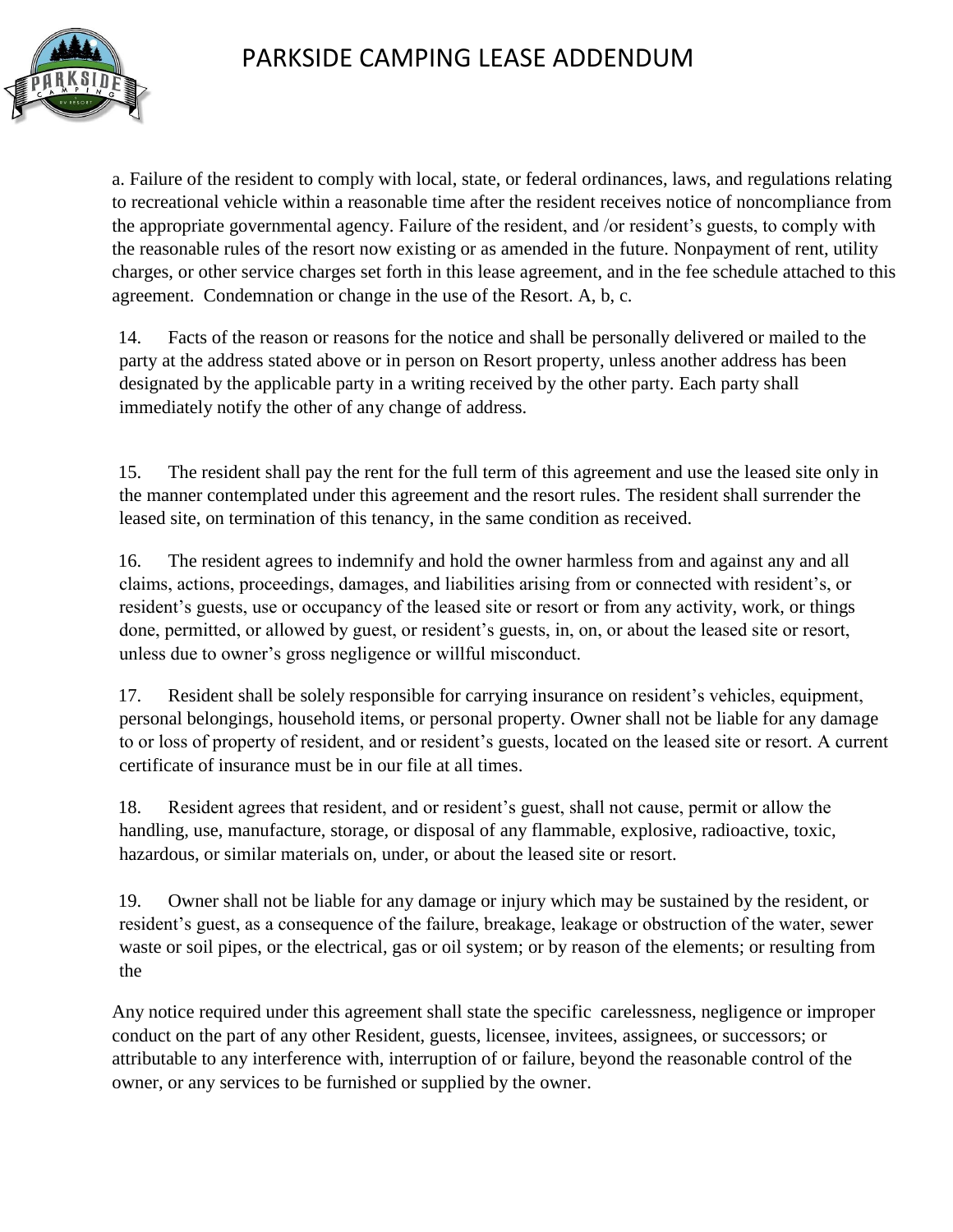

20. Upon the rental season ending, resident shall remove the recreational vehicle and all personal property on or before the termination date unless other arrangements have been previously made with owner.

21. ANY RECREATIONALVEHICLES, LIVING UNITS, EQUIPMENT, FIXTURES, GOODS OR OTHER PROPERTY OF THE RESIDENT NOT REMOVED BY THE RESIDENT UPON THE TERMINATION OF THIS LEASE, OR UPON ANY QUITTING, VACATING OR ABANDONMENT OF THE LEASED SITE AND/OR RESORT BY THE RESIDENT, OR UPON THE RESIDENT'S EVICTION, SHALL BE CONSIDERED AS ABANDONED AND THE OWNER SHALL HAVE THE RIGHT, WITHOUT ANY NOTICE TO THE RESIDENT, TO RETAIN, LEASE, SELL OR OTHERWISE DISPOSE OF THE SAME AT THE EXPENSES OF THE RESIDENT AND SHALL NOT BE ACCOUNTABLE TO THE RESIDENT FOR ANY PART OF THE PROCEEDS OF SUCH LEASE OR SALE, IF ANY. RESIDENT MAY REMOVE SUCH RECREATIONAL VEHICLE OR PROPERTY UPON PAYMENT TO OWNER OF ALL RENT OR OTHER CHARGES DUE OWNER. IF THE RESIDENT HAS NOT SO PAID AND REMOVED THE RECREATIONAL VEHICLE WITHIN THREE MONTHS OF SUCH TERMINATION, QUITTING, VACATING, OR ABANDONMENT, TITLE TO SAME SHALL PASS TO OWNER BY TITLE TRANSFER FROM RESIDENT OR, IN DEFAULT THEREO, BY CONFESSION OR JUDGMENT FOR TITLE IN FAVOR OF OWNER IN THE MANNER SET FORTH ABOVE.

23. IN THE EVENT OF NONPAYMENT OF RENT OR OTHER CHARGES WHEN DUE, THE SAID RESIDENT, HEREBY CONFESSES JUDGMENT IN FAVOR OF SAID OWNER FOR THE WHOLE AMOUNT OF RENT AT ANY TIME REMAINING UNPAID, AND ANY OTHER CHARGES HEREUNDER, WHETHER THE SAME SHALL HAVE BEEN DUE OR NOT, WAIVING STAY OF EXECUTION, INQUISITION AND ALL EXEMPTION LAWS NOW IN FORCE OR WHICH MAY HEREAFTER BE PASSED, AND AUTHORIZED THE ADDING OF REASONABLE ATTORNEY'S FEES, FOR COLLECTION, AND FURTHER DOES HEREBY, UPON THE BREACH OF ANY OF THE CONDITIONS OF THIS LEASE, AUTHORIZE ANY ATTORNEY OF ANY COURT OF RECORD TO APPEAR FOR HIM AND CONFESS SUCH JUDGMENT AND ENTER AN AMICABLE ACTION OF EJECTMENT AND CONFESS A JUDGMENT OF EJECTION THEREIN FOR THE PREMISES HEREIN DESCRIBED AND DOES AUTHORIZE THE IMMEDIATE ISSUING OF A WRIT POSSESSION AND EXECUTION FOR COSTS WITHOUT ASKING LEAVE OF THE COURT. A PHOTOCOPY OF THIS LEASE MAY BE USED FOR CONFESSION OF JUDGMENT FOR UNPAID RENT, OR FOR CONFESSION OF JUDGMENT IN EJECTMENT. SUCH REMEDIES SHALL BECUMULATIVE AND NOT ALTERNATIVE, AND MAY BE REEXERCISED AS NECESSARY.

24. The lease and the aforesaid rules and regulations constitute the entire agreement between the parties and same is not subject to any oral modification. Further, this agreement shall be legally binding upon the parties hereto, and their respective heirs, successor and assigns.

25. This agreement and any amendments shall be governed by, construed, and enforced in accordance with the laws of the State of Ohio.